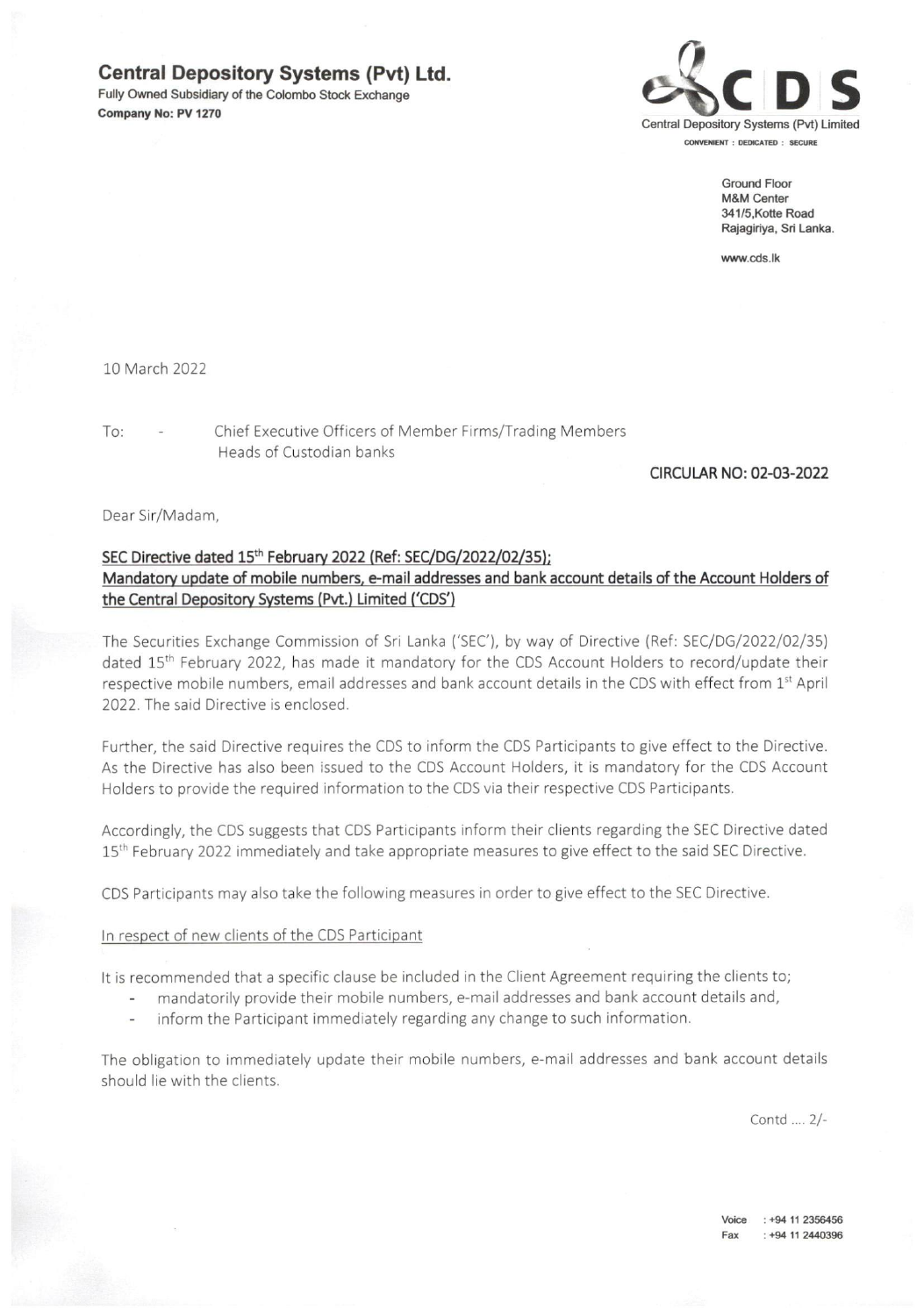#### In respect of existing clients of the CDS Participant

It is recommended that the existing clients be contacted immediately and make them aware of the SEC Directive and obtain their current mobile numbers, e-mail addresses and bank account details via the CDS e-Connect facility provided in CSE App. The CDS e-Connect was revamped and relaunched in June 2021 with value added features such as ability to request for address changes, e-mail address updates, mobile number updates, and, bank account number updates. These new features can assist CDS account holders to seamlessly update their details at the comfort of their home or office without having to visit the stockbroker offices. The CDS participants can also authorize and approve the requests faster through the Online Broker Portal already provided without taking the hassle of coordinating and processing documents. If further assistance is required in in this regard, please contact the below officials of the CDS or undersigned.

- Mr. Nipun Gunasekera Senior Assistant Manager Depository Operations 0112356447  $\bullet$
- Ms. Ruchira Jayasinghe Senior Assistant Manager Demat Compliance and Risk 0112356441  $\bullet$

Thank you

Nalln Fonseka Head of Central Depository Systems

-ng